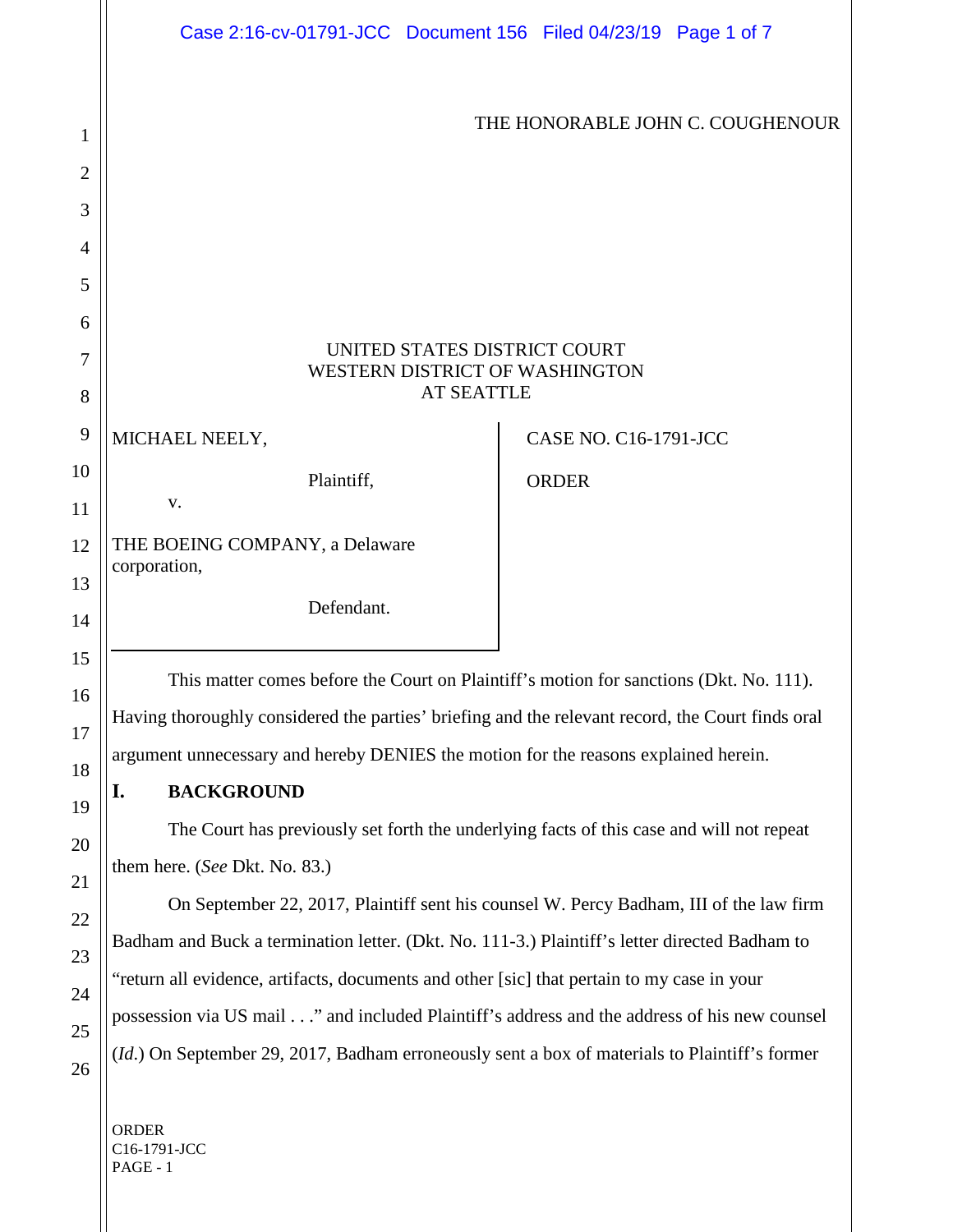1 address in Huntsville, Alabama. (Dkt. Nos. 111-4, 111-5.) On or around October 11, 2017, a Remax real estate agent found the box of materials. (Dkt. No. 130 at 2.) The real estate agent delivered the box to the home of Norman Tew, an executive of Defendant, and his wife Kathy Tew, who is not employed by Defendant. (Dkt. Nos. 130-1 at 4, 131 at 1.) Mrs. Tew accepted the box, and saw Defendant's logo and the word "proprietary" when she briefly reviewed its contents. (Dkt. No. 130-1 at 4.) Because Mr. Tew was away on travel, Mrs. Tew informed him of the box and its contents via telephone and stored the box in the Tews' kitchen. (*Id*.) Mr. Tew did not open or review the contents of the box upon his return. (*Id*.) On October 12, Mr. Tew delivered the box to one of Defendant's paralegals in Alabama who is not involved in the present litigation, who on October 13 shipped the box to the Washington, D.C. office of Morgan, Lewis & Bockius LLP, counsel for Defendant. (*Id*.; Dkt. Nos. 130-1 at 4, 131 at 1.) Defense counsel has not reviewed the contents of the box in case it contains materials covered by attorney-client privilege. (Dkt. No. 130 at 2.) At the direction of Plaintiff's (now former) counsel, defense counsel has retained the box pending further direction from the U.S. Postal Service. (Dkt. No. 130-2.) Plaintiff has alleged that numerous individuals have participated in a conspiracy to deliver the box to Defendant instead of Plaintiff. (*See* Dkt. Nos. 111-6 at 5, 130-6 at 5–9.)

In response to Plaintiff's discovery requests, Defendant provided Plaintiff his Microsoft Outlook Personal Storage Table file (the ".PST file") for December 2014 to March 25, 2016, which Defendant believes encompasses all of Plaintiff's age discrimination and retaliation claims. (Dkt. Nos. 111-8, 130 at 3, 130-3 at 2.) Plaintiff's counsel told Defendant the .PST file was deficient because emails prior to December 2014 were relevant and it appeared that some emails from after December 2014 were missing. (Dkt. No. 111-9 at 2.) After the parties met and conferred, Defendant agreed to produce the remainder of the .PST file. (Dkt. No. 130 at 3.) Defendant's employees retrieved all of the email files captured on Defendant's server and collected locally-stored .PST and .MSG files, decrypted the files, and maintained them in a secure environment until they were provided to Defendant's electronic data personnel. (*Id*.; Dkt.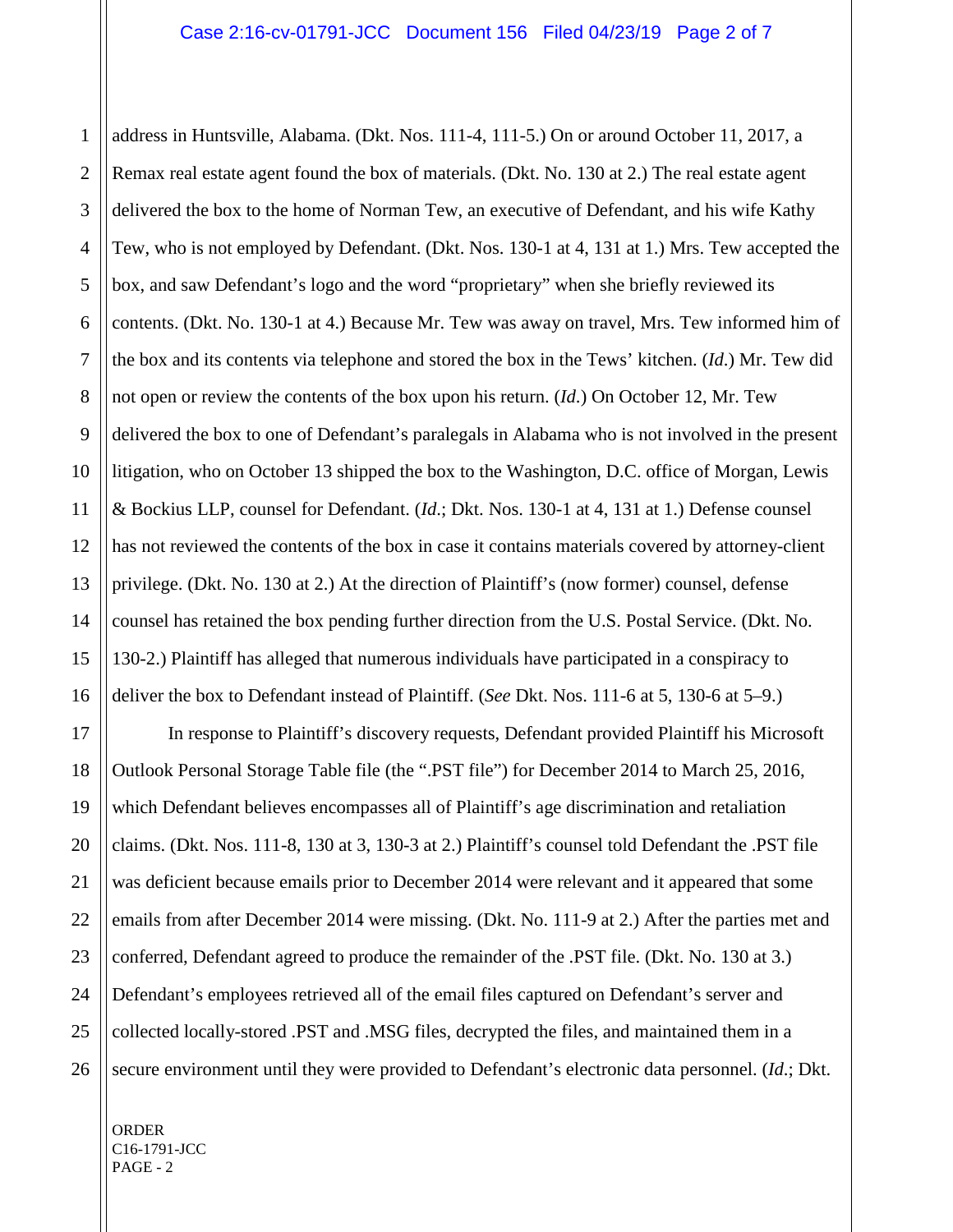1 2 3 No. 132 at 1–2.) Defendant's electronic data personnel de-duplicated the files and loaded them onto a Relativity review platform, from which the .PST file was produced in their entirety to Plaintiff. (Dkt. Nos. 130 at 3, 132 at 2.)

Plaintiff moves for sanctions against Defendant based on its handling of the box of materials and production of the .PST file. (Dkt. No.  $111.$  $111.$ )<sup>1</sup> Plaintiff seeks an entry of default judgment against Defendant on all of Plaintiff's claims, citing Federal Rule of Civil Procedure 37(e)(2)(C) and the Court's inherent powers. (*Id*. at 10.)

**II. DISCUSSION**

## **A. Legal Standard**

If a party fails to take reasonable steps to preserve electronically stored information that should have been preserved in anticipation or conduct of litigation and the information is lost and cannot be restored or replaced through further discovery, "the court . . . only upon finding that the party acted with intent to deprive another party of the information's use in litigation may . . . dismiss the action or enter a default judgment." Fed. R. Civ. P. 37(e)(2)(C).

District courts also possess inherent authority to impose sanctions against a party that prejudices its opponent through the destruction or spoliation of relevant evidence. *See Glover v. BIC Corp.*, 6 F.3d 1318, 1329 (9th Cir. 1993). Spoliation is the "destruction or significant

<span id="page-2-0"></span><sup>&</sup>lt;sup>1</sup> Defendant asks the Court to strike Plaintiff's motion on two grounds. First, Defendant construes Plaintiff's motion as a motion to compel discovery and argues that it violates the Court's scheduling order and lacks a certification that Plaintiff met and conferred with Defendant. (Dkt. No. 129 at 6) (citing Fed. R. Civ. P. 37(a)(1), W.D. Wash. Local Civ. R. 37(a)(1)). But Plaintiff's motion seeks entry of default judgment against Defendant, not an order compelling additional discovery. (*See* Dkt. Nos. 111 at 10, 147 at 4.) The Court declines to find Plaintiff's motion untimely and violative of the Local and Federal Rules on this ground.

Second, Defendant argues that Plaintiff failed to meet and confer with Defendant prior to filing his motion, in violation of the Hon. Judge Richard A. Jones's General Motions Practice Meet and Confer Requirement. (Dkt. No. 129 at 6) (citing Chambers Procedures, General Motions Practice Meet and Confer Requirement, *available at* https://www.wawd.uscourts.gov /sites/wawd/files/JonesGeneralMotionsPractice.pdf). The General Motions Practice Meet and Confer requirement grants the Court discretion to strike non-compliant pleadings, and the Court

declines to do so here.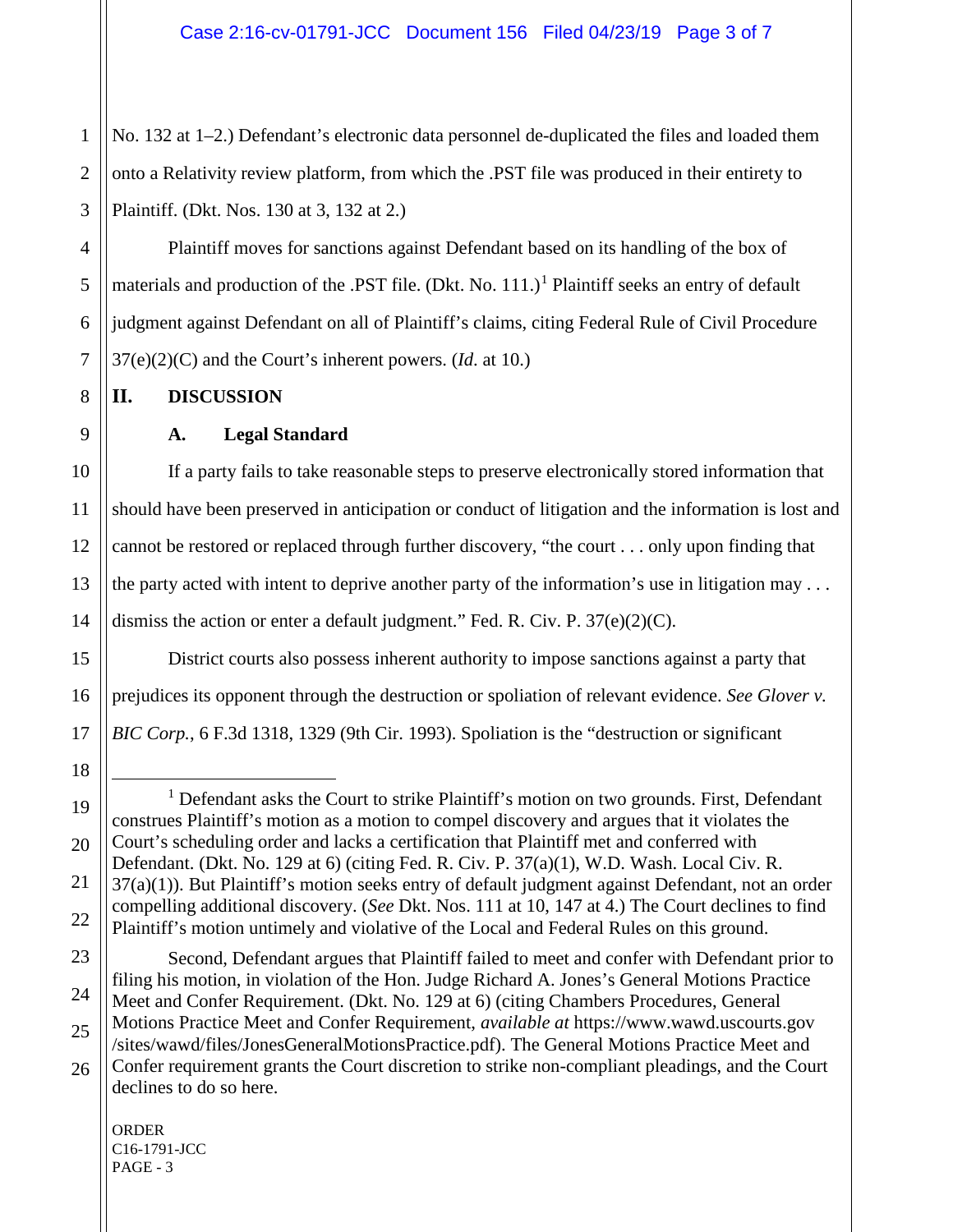## Case 2:16-cv-01791-JCC Document 156 Filed 04/23/19 Page 4 of 7

| 1              | alteration of evidence, or the failure to preserve property for another's use as evidence, in                                                                                                                                                                                                                                                                             |  |
|----------------|---------------------------------------------------------------------------------------------------------------------------------------------------------------------------------------------------------------------------------------------------------------------------------------------------------------------------------------------------------------------------|--|
| $\overline{2}$ | pending or future litigation." Kearney v. Foley & Lardner, LLP, 590 F.3d 638, 649 (9th Cir.                                                                                                                                                                                                                                                                               |  |
| 3              | 2009). The party alleging spoliation must prove:                                                                                                                                                                                                                                                                                                                          |  |
| 4              | (1) that the party having control over the evidence had an obligation to preserve it<br>at the time it was destroyed; (2) that the records were destroyed with a 'culpable<br>state of mind;' and (3) that the evidence was 'relevant' to the party's claim or<br>defense such that a reasonable trier of fact could find that it would support that<br>claim or defense. |  |
| 5              |                                                                                                                                                                                                                                                                                                                                                                           |  |
| 6              |                                                                                                                                                                                                                                                                                                                                                                           |  |
| $\overline{7}$ | Apple Inc. v. Samsung Elecs. Co., 888 F. Supp. 2d 976, 989 (N.D. Cal. 2012) (citing cases).                                                                                                                                                                                                                                                                               |  |
| 8<br>9         | When spoliation has occurred, district courts may impose a variety of sanctions, including:                                                                                                                                                                                                                                                                               |  |
| 10             | (1) exclusion of evidence, (2) admitting evidence of the circumstances of the<br>destruction or spoliation, instructing the jury that it may infer that the lost evidence<br>would have been unfavorable to the party accused of destroying it, or (4) entering<br>judgment against the responsible party, either in the form of dismissal or default<br>judgment.        |  |
| 11             |                                                                                                                                                                                                                                                                                                                                                                           |  |
| 12             |                                                                                                                                                                                                                                                                                                                                                                           |  |
| 13             | Pettit v. Smith, 45 F. Supp. 3d 1099, 1105 (D. Ariz. 2014). "[C]ase-terminating sanctions require                                                                                                                                                                                                                                                                         |  |
| 14             | conduct akin to bad faith." <i>Id.</i> at 1113 (examining cases).                                                                                                                                                                                                                                                                                                         |  |
| 15             | <b>Box of Materials</b><br><b>B.</b>                                                                                                                                                                                                                                                                                                                                      |  |
| 16             | Plaintiff argues that Defendant violated attorney-client privilege, tampered with and                                                                                                                                                                                                                                                                                     |  |
| 17             | spoliated evidence, and committed theft during its handling of the box of materials and seeks                                                                                                                                                                                                                                                                             |  |
| 18             | entry of a default judgment pursuant to the Court's inherent powers. (Dkt. No. 111 at 4–7.)                                                                                                                                                                                                                                                                               |  |
| 19             | Plaintiff does not offer evidence supporting his assertion that the box contains materials covered                                                                                                                                                                                                                                                                        |  |
| 20             | by attorney-client privilege, and thus has not carried his burden of establishing that the privilege                                                                                                                                                                                                                                                                      |  |
| 21             | applies. See Liew v. Breen, 640 F.2d 1046, 1049 (9th Cir. 1981). Many of Plaintiff's arguments                                                                                                                                                                                                                                                                            |  |
| 22             | focus on his claims that Defendant and others engaged in criminal conduct in removing the box                                                                                                                                                                                                                                                                             |  |
| 23             | from Plaintiff's former address and examining its contents. ( <i>Id.</i> ; see Dkt. No. 147 at $2-3$ .)                                                                                                                                                                                                                                                                   |  |
| 24             | Plaintiff's allegations of criminal conduct are not properly before the Court, and are insufficient                                                                                                                                                                                                                                                                       |  |
| 25             | to merit Plaintiff's requested relief of entry of default judgment against Defendant in this case.                                                                                                                                                                                                                                                                        |  |
| 26             | See Pettit, 45 F. Supp. 3d at 1113.                                                                                                                                                                                                                                                                                                                                       |  |
|                |                                                                                                                                                                                                                                                                                                                                                                           |  |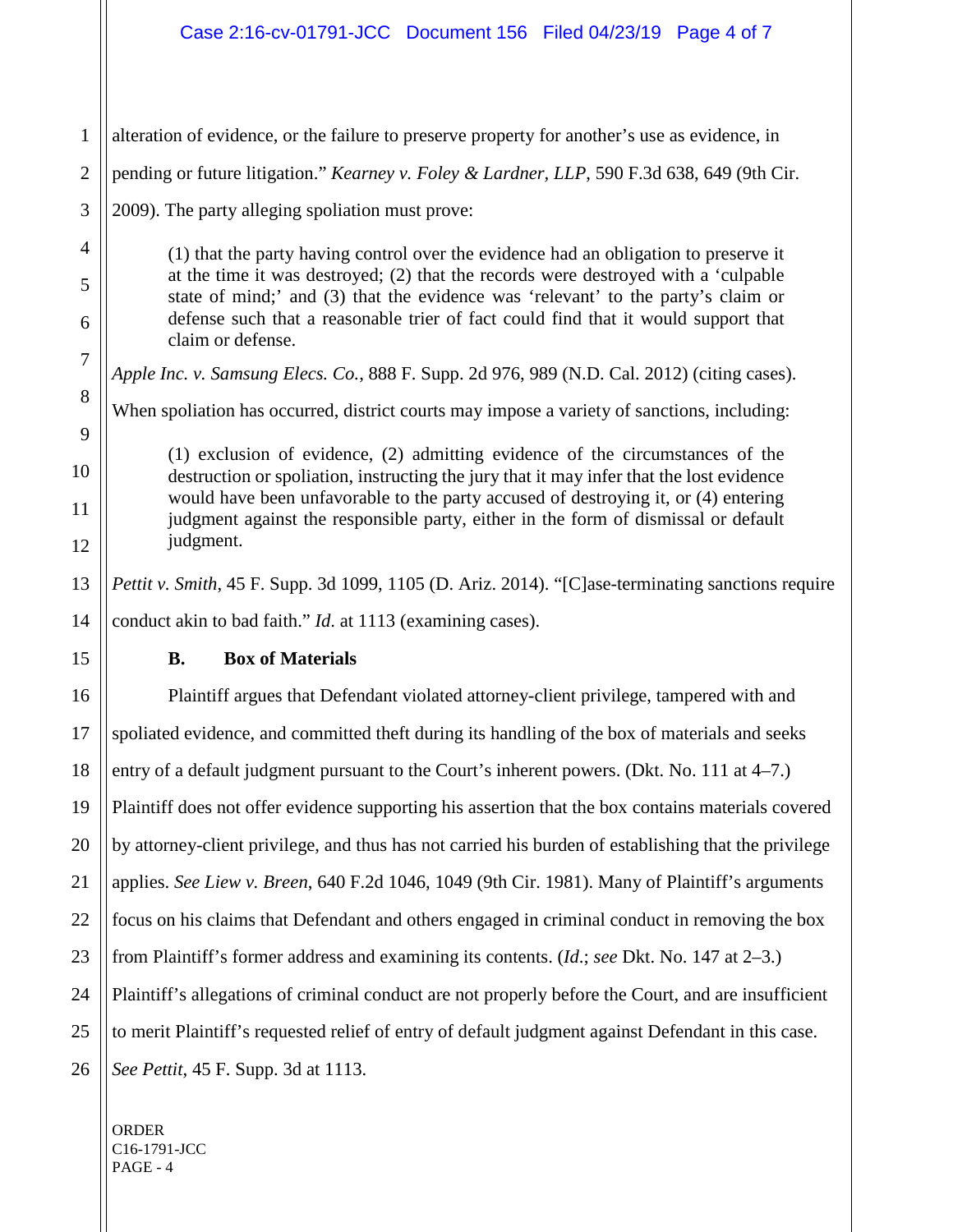Plaintiff also argues that Defendant has spoliated the contents of the box. (*See* Dkt. No. 111 at 4.) Plaintiff appears to assume that Mrs. Tew, who is not an employee of Defendant or otherwise involved in this litigation, tampered with or spoliated the evidence when she looked at the contents of the box. (*See* Dkt. No. 111 at 5) (stating that Defendant's assertion that "*upon info1mation* [sic] *and belief, the box contained documents with Boeing's logo marked "Proprieta1y*" [sic] . . . confirms the package was opened and reviewed with suspected manipulation and spoliation thus contaminated.") (emphasis in original). Mrs. Tew's brief examination of the contents of the box is insufficient to establish that Defendant has destroyed relevant evidence, *Kearney*, 590 F.3d at 649, and none of Defendant's employees or attorneys are alleged to have opened the box or examined its contents. (*See* Dkt. Nos. 130 at 2, 130-1 at 4.) Plaintiff's assumption that the box's contents have been tampered with or spoliated is insufficient to merit entry of default judgment against Defendant pursuant to the Court's inherent powers. *Glover*, 6 F.3d at 13[2](#page-4-0)9.<sup>2</sup> Plaintiff's motion is DENIED on this ground.

## **C. The .PST File**

Plaintiff contends that Defendant spoliated the .PST file and seeks entry of a default judgment, citing Federal Rule of Civil Procedure 37(e)(2)(C) and the Court's inherent powers. (Dkt. No. 111 at 7–10.) First, Plaintiff asserts that Defendant should have produced the entire .PST file "in whole, untouched, pristine condition," and spoliated the .PST file by initially producing the portion of the .PST file from December 2014 to March 25, 2016 and later supplementing its production by providing Plaintiff with the remainder of the .PST file. (*Id*. at 7– 8.) But bifurcation of the .PST file does not constitute destruction of the relevant evidence therein sufficient to support Plaintiff's claim of spoliation. *Kearney*, 590 F.3d at 649. Moreover,

<span id="page-4-0"></span> $2$  The Court also notes that Plaintiff has not established that Defendant was under an obligation to preserve the contents of the box (although it has done so), that Defendant tampered with or spoliated the evidence with a culpable state of mind, or that the contents of the box were relevant to Plaintiff's claims such that a reasonable factfinder could find that they would support Plaintiff's claims. *Apple*, 888 F. Supp. 2d at 989.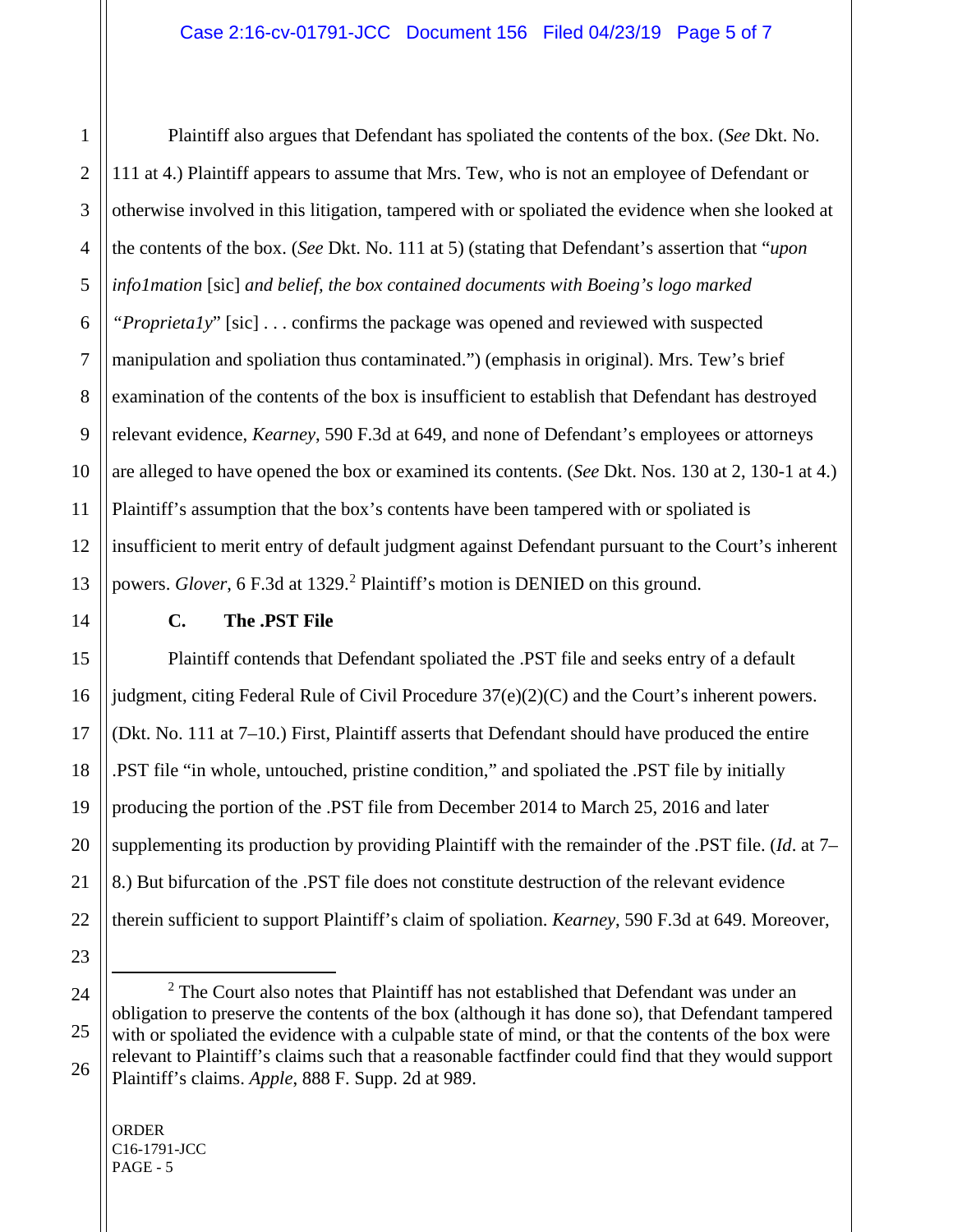Plaintiff has not established that Defendant acted with a culpable mind when it initially disclosed only part of the .PST file, as Defendant believed it had complied with Plaintiff's discovery request by producing the relevant part of the .PST file. (*See* Dkt. No. 130 at 3); *Apple*, 888 F. Supp. 2d at 989. Absent additional evidence of destruction of the .PST file's contents and of Defendant's culpable mind in doing so, Plaintiff has not established that Defendant spoliated the .PST file through its piecemeal disclosure.

Second, Plaintiff argues that Defendant spoliated the .PST file because some files are still missing although Defendant has asserted that it has produced the complete .PST file. (Dkt. No. 111 at 4, 8.) Prior to his last day of employment, Plaintiff conducted a simple count of the number of files in each folder within the .PST file. (*Id*. at 8.) Plaintiff compared that number to the total number of files contained in Defendant's productions of the .PST file and concluded that there are still missing files following Defendant's second production. (*Id*.; Dkt. No. 111- 11).[3](#page-5-0) Although the discrepancy between Plaintiff's simple count and the total files in the .PST file produced by Defendant is notable, Plaintiff has not established that entry of default judgment against Defendant is merited. As a threshold matter, Plaintiff has not established that the files cannot be restored or replaced through further discovery. Fed. R. Civ. P. 37(e)(2)(C); *Kearney*, 590 F.3d at 649. For example, Plaintiff has not argued that he has been denied the allegedly missing files following a request for their production, and he has not met and conferred with Defendant about curing this issue. (*See* Dkt. Nos. 111 at 4, 8; 129 at 6–7.) Further, Plaintiff has not offered evidence showing that Defendant acted with intent to deprive him of the files or that otherwise acted with a culpable state of mind akin to bad faith. Fed. R. Civ. P.  $37(e)(2)(C)$ ; *Pettit*, 45 F. Supp. 3d at 1105; *Apple*, 888 F. Supp. 2d at 989. In fact, Defendant has offered evidence supporting its assertion that it acted diligently and thoroughly to provide Plaintiff with

- 24
- <span id="page-5-0"></span>

<sup>&</sup>lt;sup>3</sup> Defendant misconstrues Plaintiff's argument as comparing the number of files contained in each of Defendant's production as opposed to comparing Plaintiff's count with the total number of files produced by Defendant. (*See* Dkt. No. 129 at 11.)